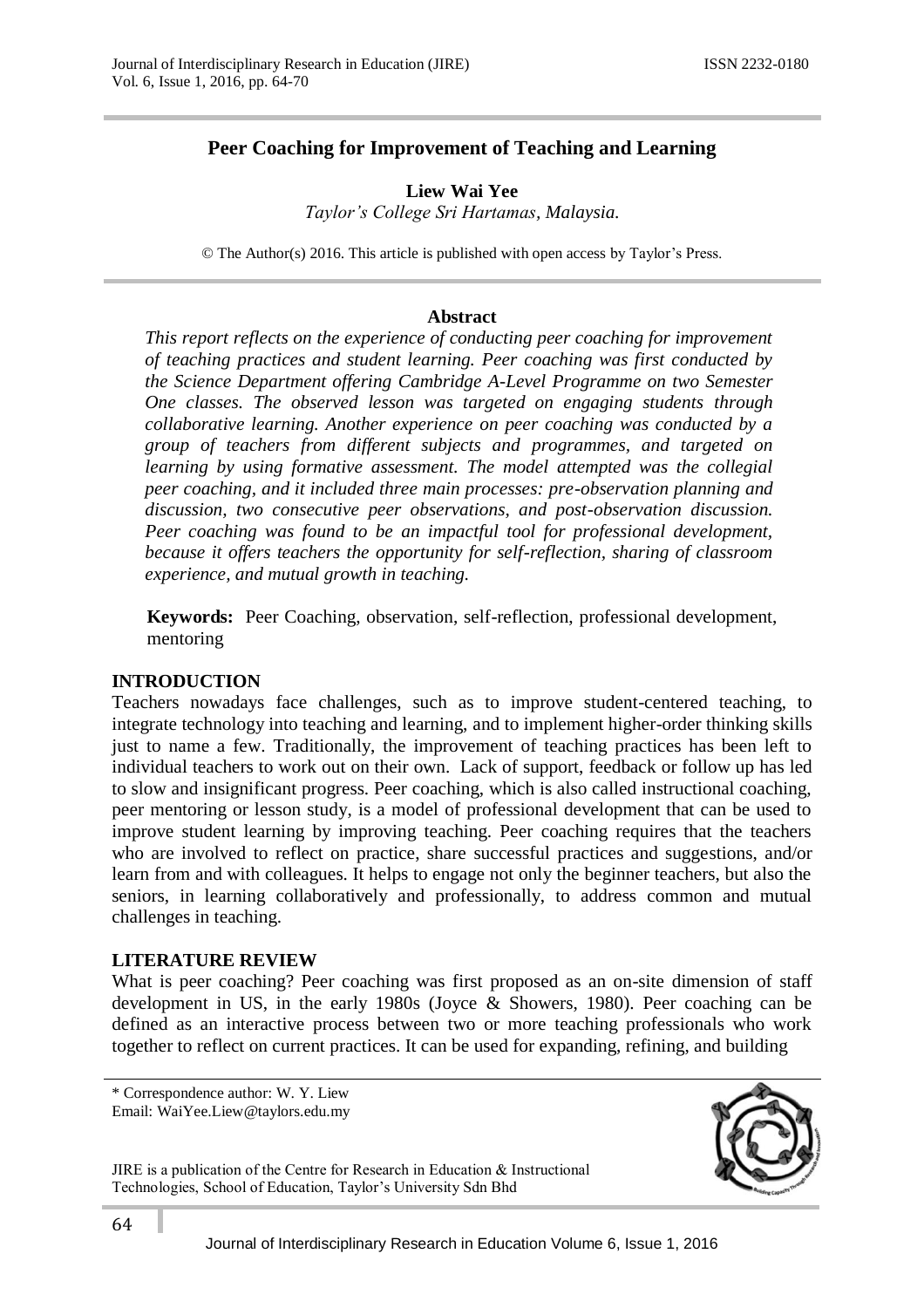new skills, and thus ideas and feedback can be shared among the group members after conducting classroom observations.

Peer coaching can also be helpful to reduce isolation among teachers and to build collaborative norms to enable teachers to support each other. Hence, peer coaching helps to develop a better understanding of best practices and better-articulated curriculum. According to Becker (n.d.), peer coaching has contributed to an overall improvement in teaching and learning in the US schools.

Why peer coaching but not a training/workshop? Peer coaching has been recommended as a more effective approach for professional development for its deep impact on the teacher's performance in the classroom. In the United State, education researchers Beverly Shower and Bruce Joyce have looked at the effectiveness of professional development approaches over the past 25 years. According to their studies, the short and afterschool workshops or seminars which were conducted often in the past, have been proved totally ineffective in changing teacher classroom behaviours (Joyce & Calhoun, 1996). Peer coaching is a transfer of training to classroom practice. For teachers to improve their practice, they learn best from other teachers provided that these teachers are also working on improvement. These exchanges are thus purposeful, and based on evidence (Fullan, 2011).

Peer coaching is not just mentoring. It is an approach to professional learning involving ongoing systematic support (Ray, 2013). In peer coaching, the focus is on the teacher as a learner. It involves mastering the technical practices, self-reflection, action research, and collaborative learning (Robbins, 1991). Whereas for mentoring, it is a temporary collaborative relationship between two teachers, a master teacher and a novice or new teacher. Mentoring means more towards providing new teachers with a support system, a passive shadow learning process compared to peer coaching.

Peer coaching is also not part of the process of evaluating teachers. Excerpted from Peer Coaching, National Staff Development Council (1991), peer coaching is a trial and error approach for teacher's success. It is a forward-looking, improvement-oriented and formative process. However, evaluation is summative, in which a supervisor or administrator reviews on progress and achievement. Feedback on peer coaching teachers must not be evaluative.

Peer coaching can be found in a variety of models. According to "How to Plan and Implement a Peer Coaching Program" by Robbins (1991) and "Mentoring and Coaching Models" by Classroom Connect, Inc.:

- 1. Collegial peer coaching involves two or more teachers working together around the shared observation of teaching. There is generally a pre-conference, an observation, and a post-conference. The observed teacher is in control of the lesson, and the emphasis is a reflection on the observed lesson.
- 2. Challenge coaching involves a group of teachers working together to solve a specific instructional challenge or problem. A coach, who is usually a specialist or an experienced teacher, steers the coaching process by identifying the focus of the observation, form of data collection, guidelines and discussion of the observed teaching.
- 3. Technical coaching is designed to help teachers transfer what has been learnt in a workshop into a classroom. Teachers observe and help each other to recognise how to use the newly learned strategies as an effective teaching and learning tools.
- 4. Team coaching involves a teacher who is highly skilled in a specific area to work with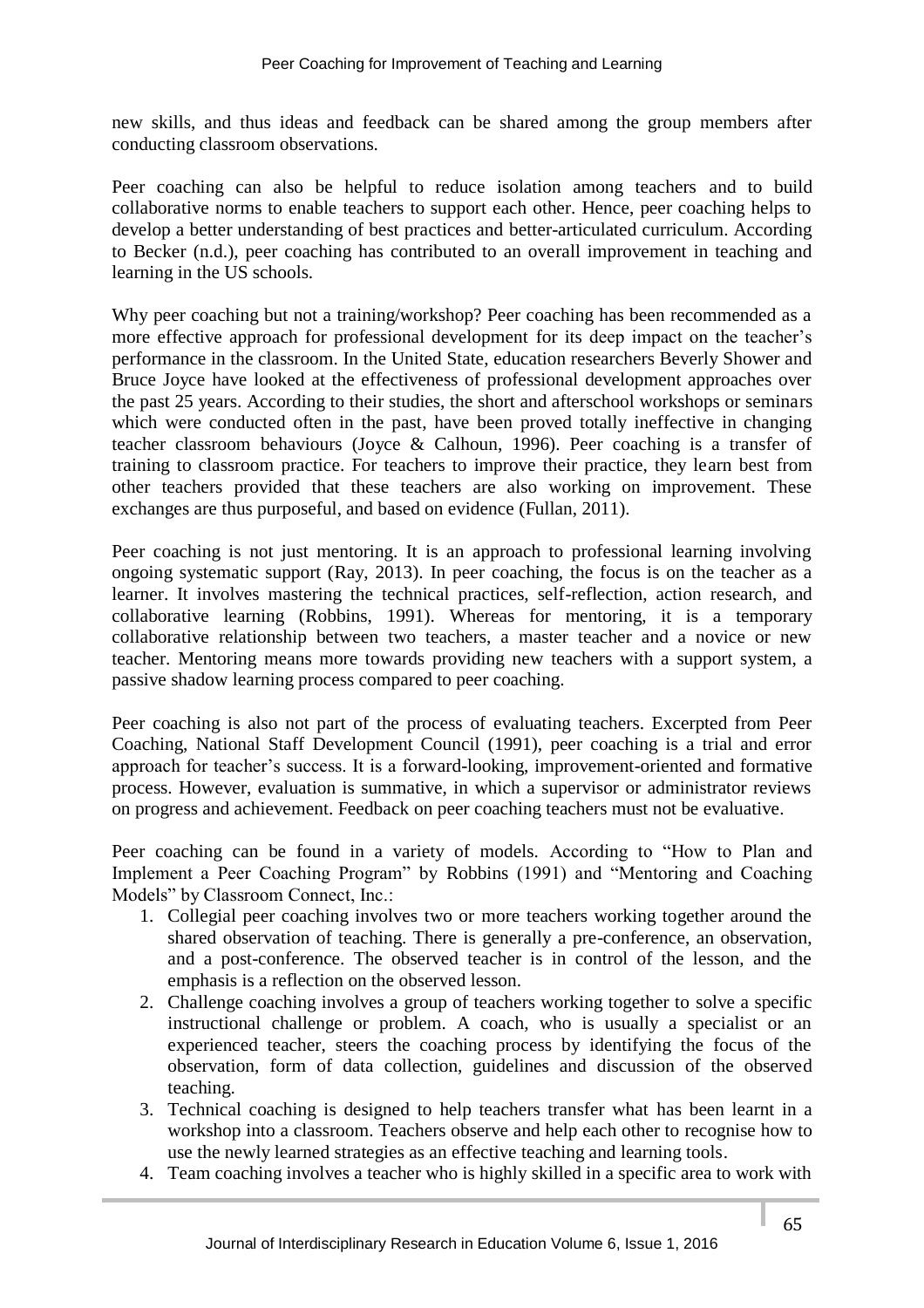another teacher. Both teachers plan and implement/teach together in the class (team teaching). Students are not aware that one of the teachers is more knowledgeable who is there to support the other teacher to learn, master and refine a new teaching skill. After the lesson, both teachers evaluate the success of the lesson together.

*Effective peer coaching* is built upon communication that is honest and open, with participants contributing an unbiased attitude, and willingness to help each other to grow professionally. It is dedicated to working in a trusting relationship with an attitude to seek for improvement in teaching skills, a better learning experience for students and also sharing of classroom experiences. Robert Garmston, an educator, researcher and co-developer of the Cognitive Coaching SM model (a type of peer coaching), said in "Peer coaching: An Effective Staff Development Model For Educators", "peer coaching can further a teacher's individual professional development, for improving school climate."

# **RESEARCH METHODOLOGY**

In my college, the Science Department of Cambridge A-level Program has been assigned to a pilot project of peer coaching to evaluate its effectiveness (Liew, 2015). Four teachers, including myself, discussed as a team the concept and principles of peer coaching initially, under the guidance of the Programme Coordinator and the Principal.

The team selected a focus for the coaching, which was to engage students effectively in collaborative learning. The lesson was aimed to examine students' participation in collaborative activities, to ensure each of the students pulls their weight in the group learning. The targeted group of students were from two Semester One classes, with 15 students in each respective class.

The model that was attempted by the team was the collegial peer coaching. The practice included three processes, pre-observation discussion, peer observation in class, and postobservation discussion, as shown in figure 1 (modified from NCSALL Mentor Teacher Group Guide).



### **Figure 1. (Peer coaching cycle)**

In the pre-observation discussion, the lesson plan was designed together by the team. It was a lesson on cell division, incorporating a jigsaw activity (Kagan & Kagan, 2009) and a role play performance by students. It was a 55-minute lesson, and each section of the lesson was briefly assigned for a period of time. Next, the team discussed the focus areas and samples questions for the observation. Each teacher was to observe on one focus area and take note of it during the observation. These were the focused aspects and sample questions used for the observation:

1. Learner engagement - How were the students participating in the group work?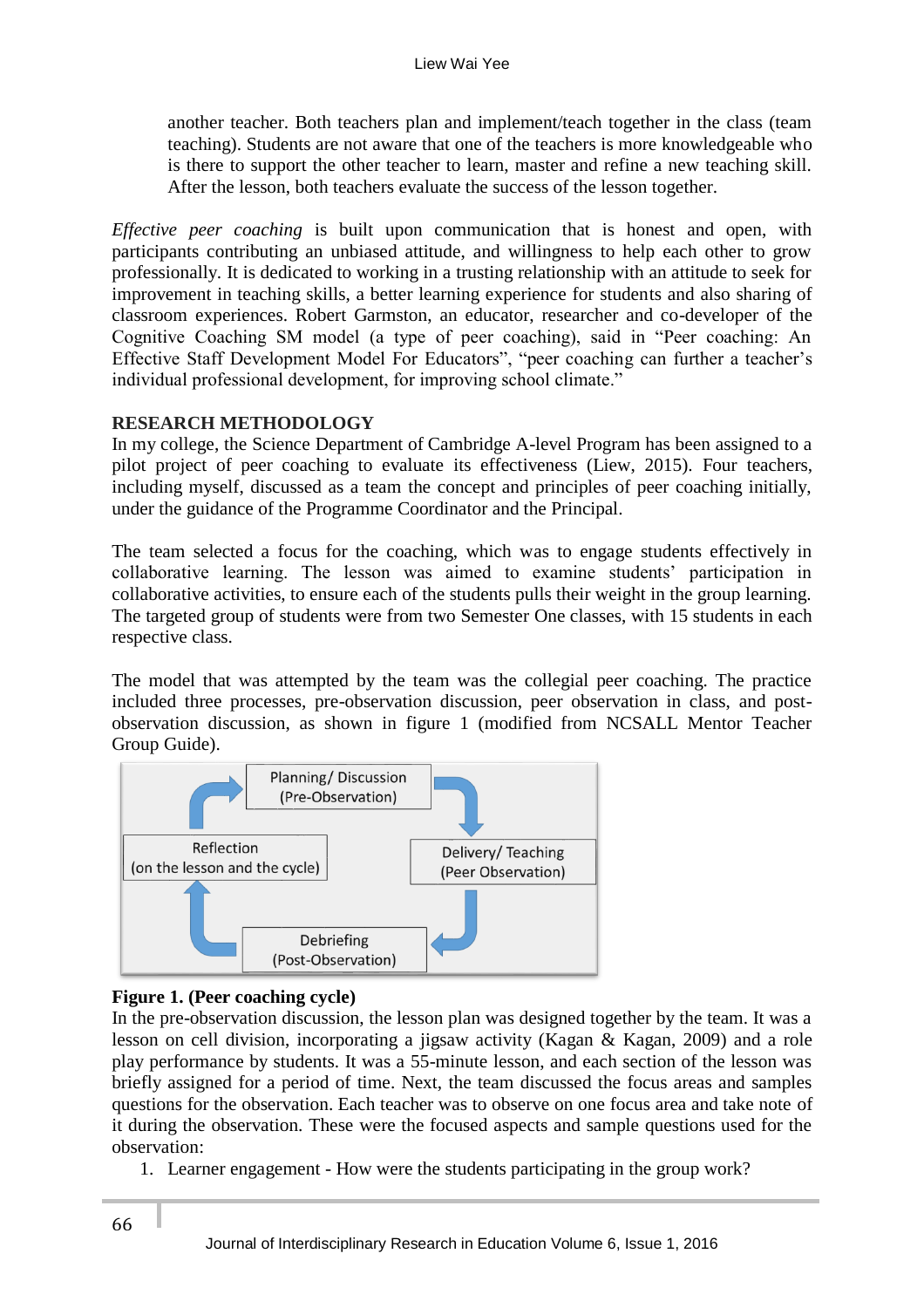- 2. Teacher talk Was teacher's instruction clear for group work?
- 3. Classroom management How was the managing of time?
- 4. Learner talk Did students ask questions? What were the questions? How did the teacher respond?

During the observation, I conducted the class as planned, and was trying to keep the classroom atmosphere as usual as possible. The three other teachers (observers) were seated at different corners in the classroom. The same lesson plan was then conducted to the other targeted class by Mr. Kumar (a pseudonym), and observation was carried out by the other two teachers and me. The replication of the lesson using the same lesson plan allowed me as the teacher being observed to see the differences in conducting the lesson and prompted me further in self-reflection. After the observation, observers' reports which covered all the focus areas were shared. During the post-observation meeting, the team shared not only the suggestions for the lesson but also the feedback for peer coaching.

Peer coaching has been scheduled as part of the professional development plan for all teachers in the institution after this pilot project. My second experience in peer coaching was a team that made up with Ms. Helena (a pseudonym), who taught literature for another pre-U programme and Ms. Kamala (a pseudonym), who taught science for an international diploma programme. The lesson was aimed to examine how formative assessment could be used effectively in a lesson. The targeted group of students were from my junior class with 18 students. The same model of coaching and practice was implemented.

# **RESEARCH OUTCOMES**

### Reflection on benefits for peer coaching

The primary goal of the peer coaching project was to improve our teaching and learning experience by self-reflection and peer assistance. From the class observation in the peer coaching pilot project, I managed to reflect on my teaching, and realised my problems by observing the same lesson conducted by another teacher. At the same time, my weaknesses were pointed out by the observers. They were my extra eyes and ears, blind in the class. This was especially needed because my lesson was about collaborative learning, where students might move around and make noise. I learnt from the observers my mistakes and weaknesses that I was blind to or unaware of, suggestions for improvement and also the observers' experience of handling the lesson.

Besides, the benefits of observation are twofold. Not only the teacher observed gained specific and constructive feedback from the observers, the observers were exposed to different teaching styles and classroom management. For example, I learned from Mr. Kumar's lesson the importance of making a clear instruction for a group activity; whereas two observers responded they had to opportunity to witness different groups of learners from classes they observed.

In addition, peer coaching has improved the working habits in our department. The discussion for pre- and post-observation, the lesson plan, the feedbacks and comments for improvement had enhanced better communication and commitment in the team. It could not be denied that for effective peer coaching, team members must be dedicated to working in a trusting relationship and to be open-minded with sharing classroom experiences. Peer coaching not only helped us to grow professionally but also to build trust.

The previous coaching model in this institution was coaching in pairs. Every teacher had a coach, and only Senior Lecturers and Coordinators were coaches. Coaches observed the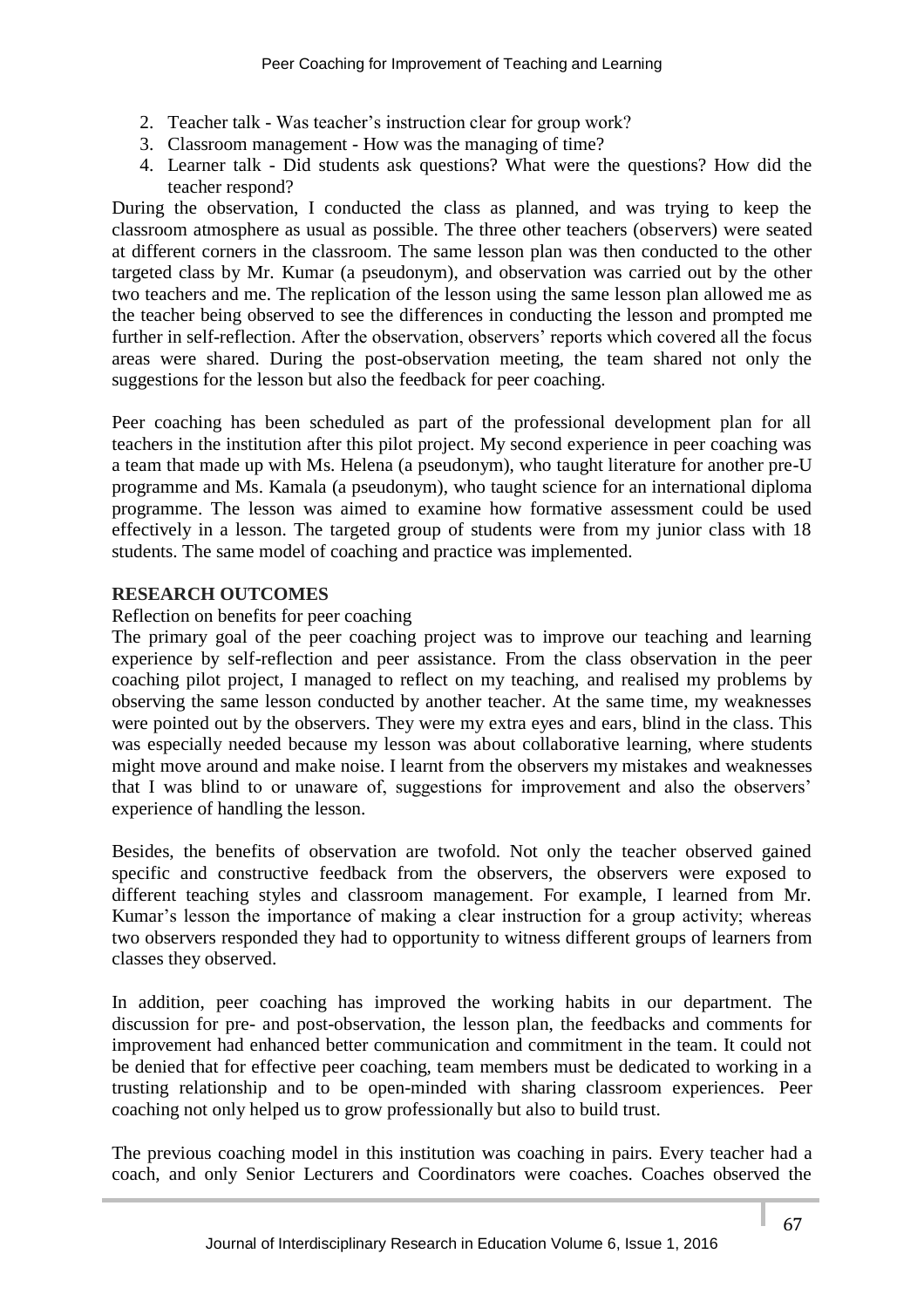coachee's class formally or informally, followed by a post-observation meeting. The coach would comment on the coachee's teaching skills and classroom management, in order to help the junior or beginner teachers for improvement. However, both the coach and coachee might not necessarily be teaching the same subject. Compared to the peer coaching piloted in this project, it was found the piloted model of coaching was more relevant and impactful. The observers were grouped according to the subjects they taught and hence they were able to provide better support to one another due to the similar context they shared. These contexts might range from facing similar challenges in classroom management to difficulties on certain topics in the content. Peer coaching also led to mutual understanding among the teachers, rather than a feeling of being mentored or evaluated by the seniors and supervisor.

An indirect benefit from the peer observation was setting ourselves up as role models for the students. Before the observation, the students were informed that the lessons would be observed by many teachers for the purpose of action research in teaching and learning. This was to clarify the situation to the students so that they would not feel stressed by the presence of other teachers in the classroom.

It was also done with the hope that they would continue to feel secured towards learning in the classroom. During the period of peer observation, I observed that the students were excited to be participating in this action research. Many indicated that they were also openminded learners and welcomed the idea of seeking for improvement together with their teacher. They also commented that seeing their teachers put in the effort to improve themselves through collaboration with their colleagues was a good example for them.

In the second cycle of peer coaching, the team consisted of teachers who were teaching different subjects in different programmes. As the teachers were clear about the common aim to improve skills in formative assessment, I gained from the sharing how to create different types of formative assessments and how to accurately assess students on the learning outcomes. In addition, the team also reminded one another on areas to improve on as well as shared possible action plans in conducting various formative assessments. The learning experiences expanded across programmes.

### **Challenges for peer coaching**

The main challenge was the scheduling of class observation. As teachers had to cater to students from different intakes and programmes, it was not an easy task to find a common time to conduct peer observation. Some of the available options were to observe during examination period when teachers had fewer hours to teach. Alternatively, teachers had to swap classes to accommodate for the observers' availability.

Another challenge was the tendency of teachers over-preparing the lessons that were going to be observed. More time was spent on planning the lesson and activities and attempting to pass the observation or impress the observers. To this extent, peer observation could be a burden and a source of stress if not handled appropriately.

Finally, having one or two observations in class might not be impactful to improve teachers' daily practices. Peer observation, in order to be effective and meaningful, had to be scheduled or practised continuously so that it could work as a team support and collaborative learning. For example, in observing how collaborative learning could engage students in learning would require time as students needed it to learn about group skills and social skills. There would be a lack of follow up for the teacher observed if peer observation was only conducted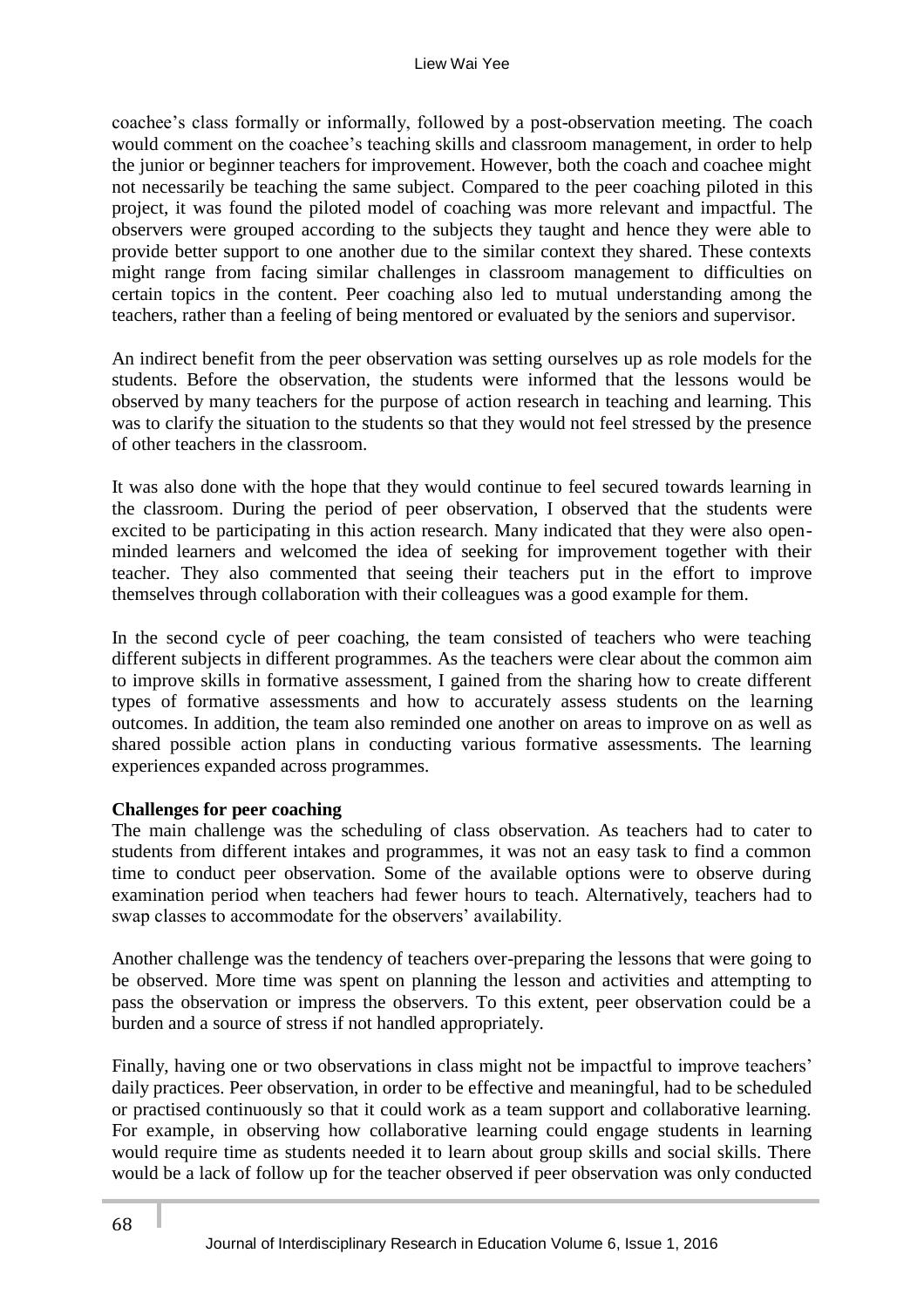once or twice.

### **CONCLUSION AND RECOMMENDATION**

According to Trent Ray's report on peer coaching (2013), teachers' needs should not be overlooked in the emphasis on meeting the needs of students for a 21st Century education. Effective professional learning should be made available to teachers as good teachers are lifelong learners, who constantly reflect on their teaching and reinvent teaching methods, in keeping up with educational trends and the needs of student.

Peer coaching could be one of the powerful tools for professional development. It allows teachers to improve their teaching practices by learning from peers and adopting selfreflection. Moreover, when teachers with similar goals pair or triple up and function as peer coaches to one another, collaborative learning happens. Teachers no longer feel isolated while experiencing challenges in their classrooms, especially in implementing new strategies or technologies in teaching.

In order to facilitate peer observation, flexible timetabling of classes should be considered. Allowing the swapping of classes among teachers could encourage teachers to schedule for class observation. Besides, logistical consideration and support from the organisation are crucial to ensure peer coaching program is designed with built-in flexibility. For example, substitute or student teacher can take over the class to release teachers for coaching. Administrators might help to facilitate the coaching program by assisting in scheduling the observation or organising activities during peer observation period.

A well-structured plan is needed for bringing teachers into peer coaching. Teachers need to be motivated, mentally prepared and trained with coaching skills. Teachers in a team should communicate well in lesson planning and support each other with positive ideas. Comparison and criticism that are not constructive in peer learning should be avoided. Peer coaching means more to observe, to reflect, and to provide feedback.

In addition, the practice of sharing among teachers is more important than keeping records and writing reports. Miscellaneous work that do not directly support teaching and learning should be kept to the minimum as it might hold back teachers who would like to try for peer coaching. Assessment on results of coaching should be considered moderately. Peer coaching, after all, is for the purpose of encouraging teachers to share experience and strategy in teaching and learning.

The scope and purpose of peer coaching can be diverse. It could help teachers in the group or pair to improve in different areas or skills such as cooperative learning, blended learning, critical thinking, teacher questioning techniques, and differentiated instruction. It might also work for teachers who are planning to integrate technology into their classroom and learning process. For example, teaching with a smartboard or flipped classroom.

In conclusion, peer coaching is an interactive process between two or more teachers who work together to reflect on current practices. It helps to develop and try new strategies in teaching, determining what does and does not work by self-reflection and feedback from observers. Peer coaching is built upon a trusting relationship among teachers, who are mutually working together to improve teaching skills in order to improve student learning.

### **REFERENCES**

Becker, J.M. (n.d.). Peer coaching and the improvement of teaching and learnings. Retrieved